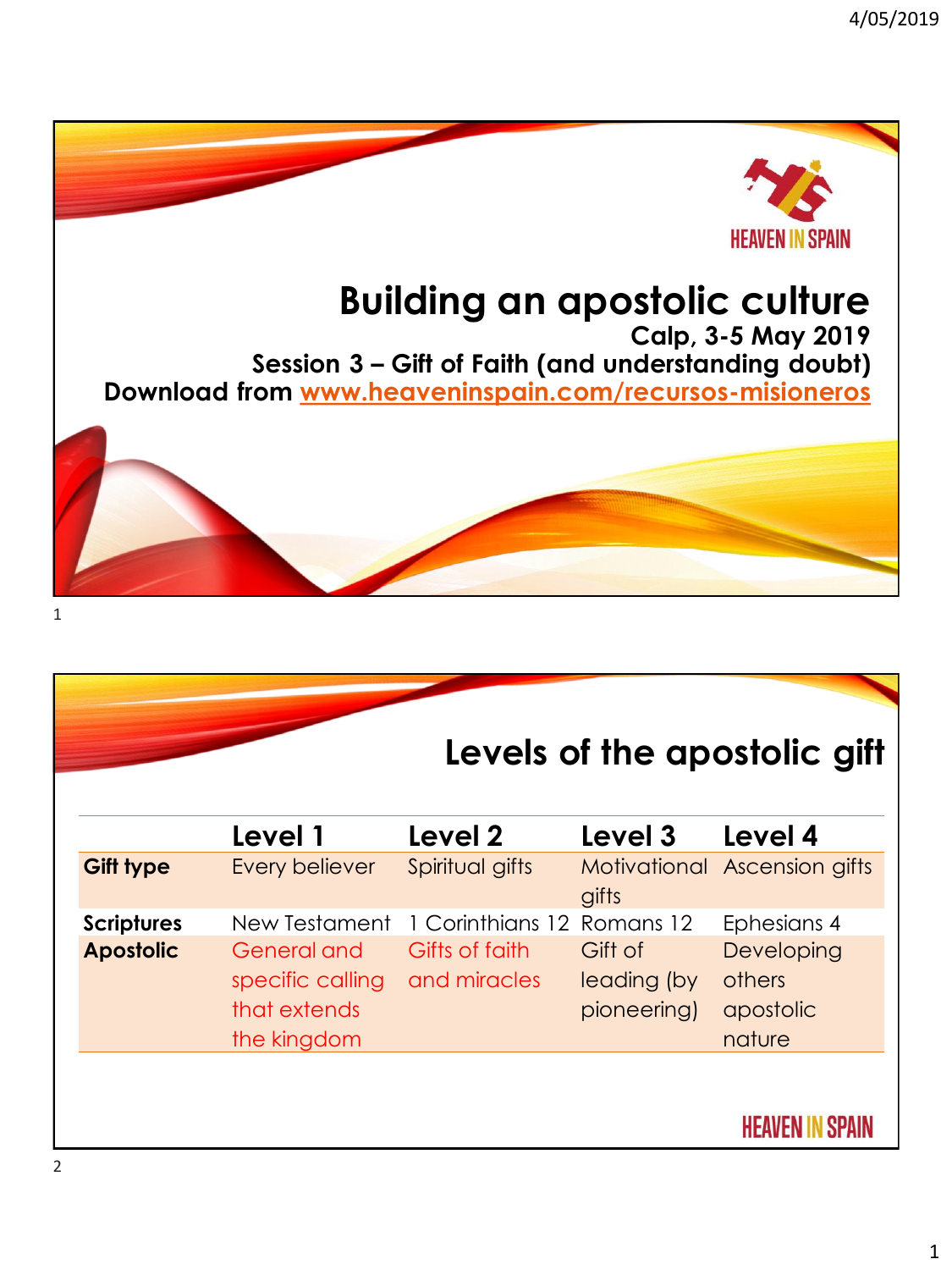## **Apostles and the apostolic**

- **We are not all called to be apostles but we are all called to be apostolic**
- **Being apostolic means that we bring an aspect of the Kingdom to people who haven't experienced it.**
- **Apostles should be helping people to** 
	- **Enter the Kingdom and be leaven to others – We never leave this level**
	- **Understand and follow their gifts and calling**
	- **Build an environment of faith and miracles**
	- **Help people pioneer new works**
	- **Develop people in all the ways Ephesians chapter 4 says**
- **These make up an apostolic culture**

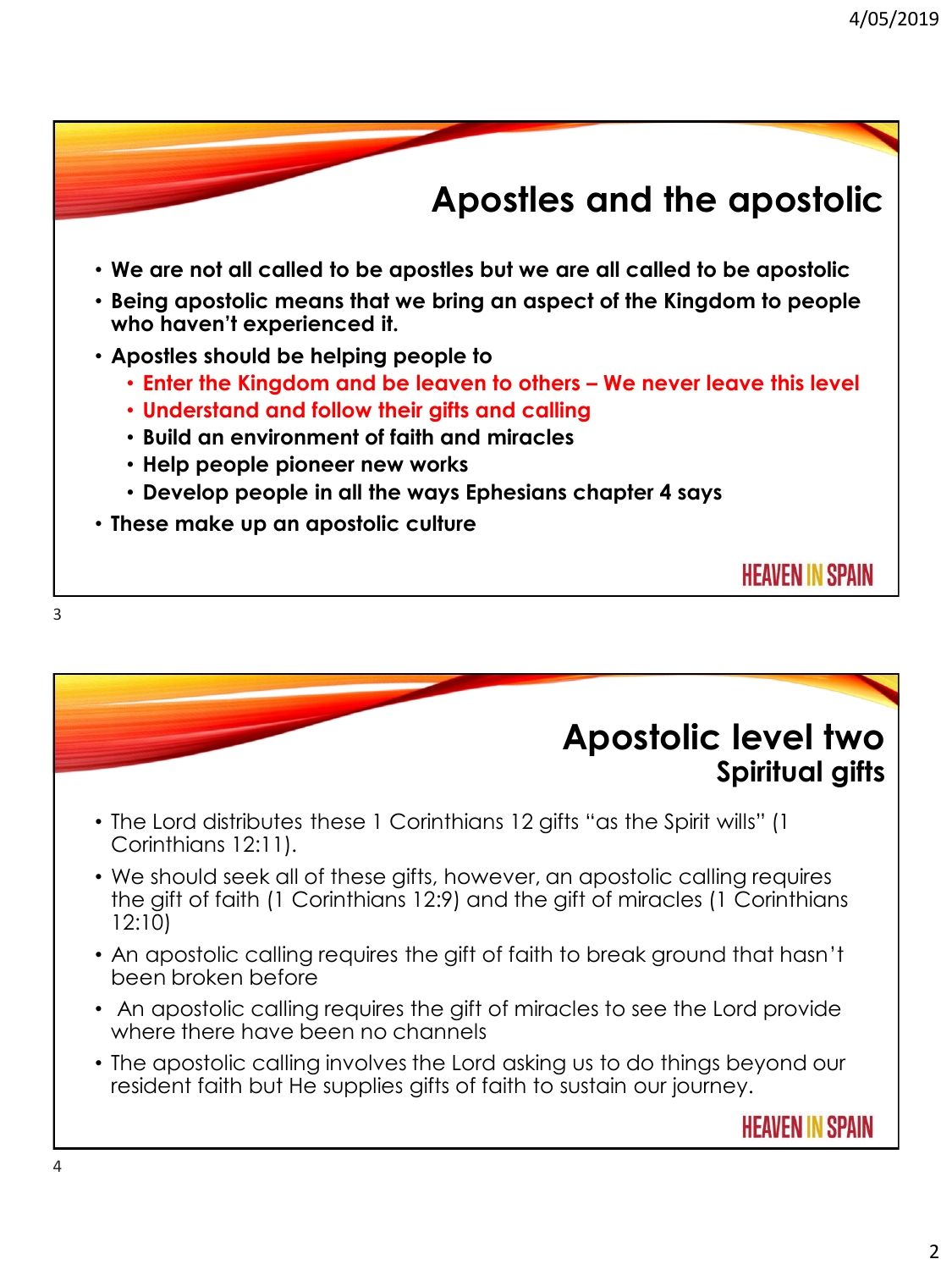### **Signs, wonders and deeds**

- **2 Corinthians 12:12** "Truly the signs of an apostle were accomplished among you with all perseverance, in signs and wonders and mighty deeds."
- Paul separates the gift of apostle with the worker of healings and workers of miracles (1 Corinthians 12:29-30).
- This distinction between miracles (or healings) and signs and wonders is also reflected in other Scriptures (Hebrews 2:4, Acts 4:30, Acts 8:13).
- "sign", "wonder" and "mighty deeds" means "indicator", "prodigy" and "force".
- Paul told the Corinthian church that even if he was "not an apostle to others" that they were "the seal of my apostleship in the Lord" (1 Corinthians 9:2).

5

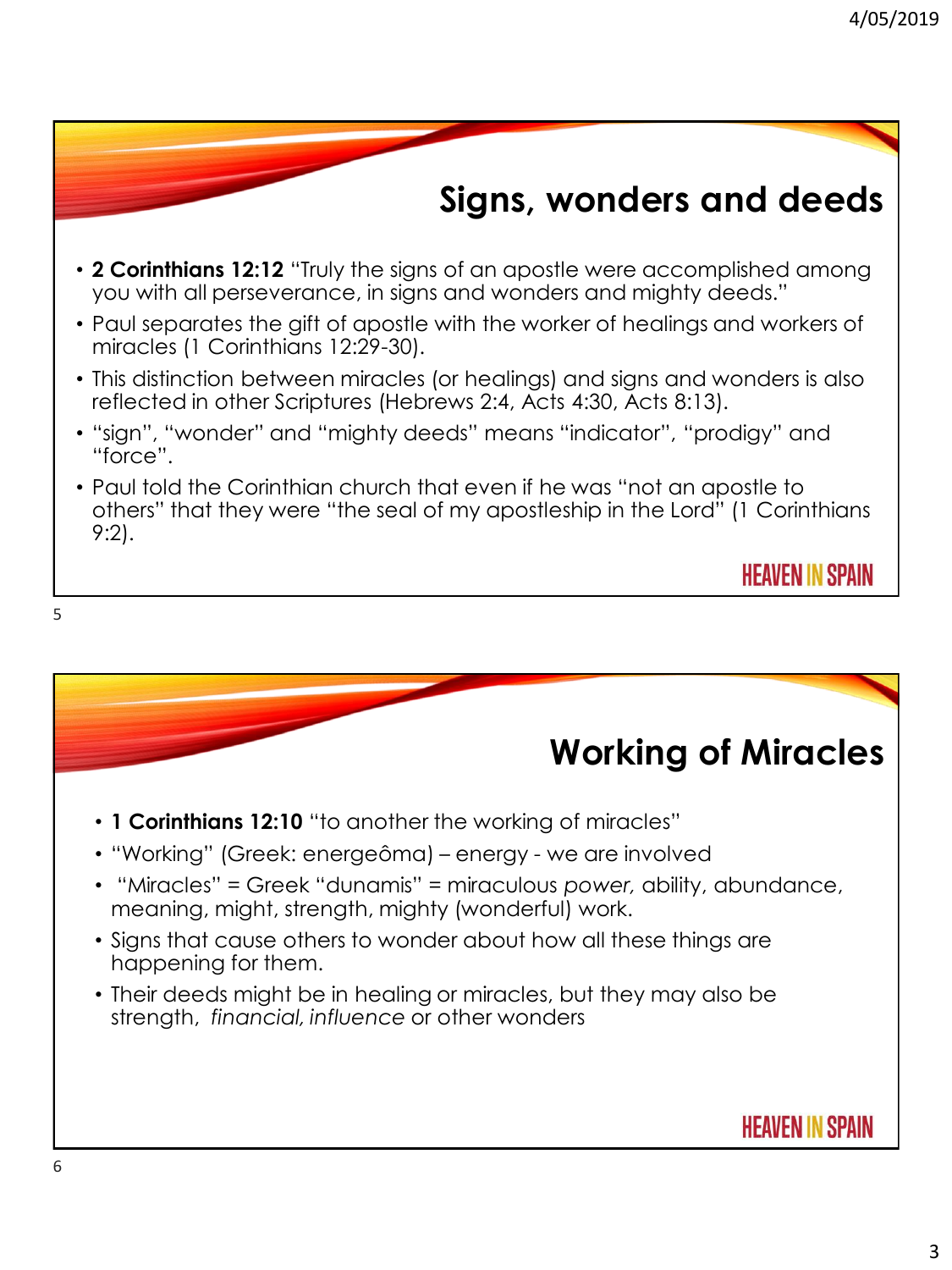## **Gift of Faith**

- **Faith - Hebrews 11:1** "Now faith is the substance of things hoped for, the evidence of things not seen"
	- The substance of things hoped It brings God's future good outcome into our present confidence
	- The evidence of things not seen It brings the reality of the spiritual dimensions into the natural dimensions.
- **Spirit of Faith - 2 Corinthians 4:13** "And since we have the same spirit of faith, according to what is written, *"I believed and therefore I spoke,"* we also believe and therefore speak,
- **Gift of Faith - 1 Corinthians 12:9** "to another faith by the same Spirit"
	- This is the same nature of our regular faith but a larger amount comes as gift for situations, ventures that require more faith than we have built. **HEAVEN IN SPAIN**

7

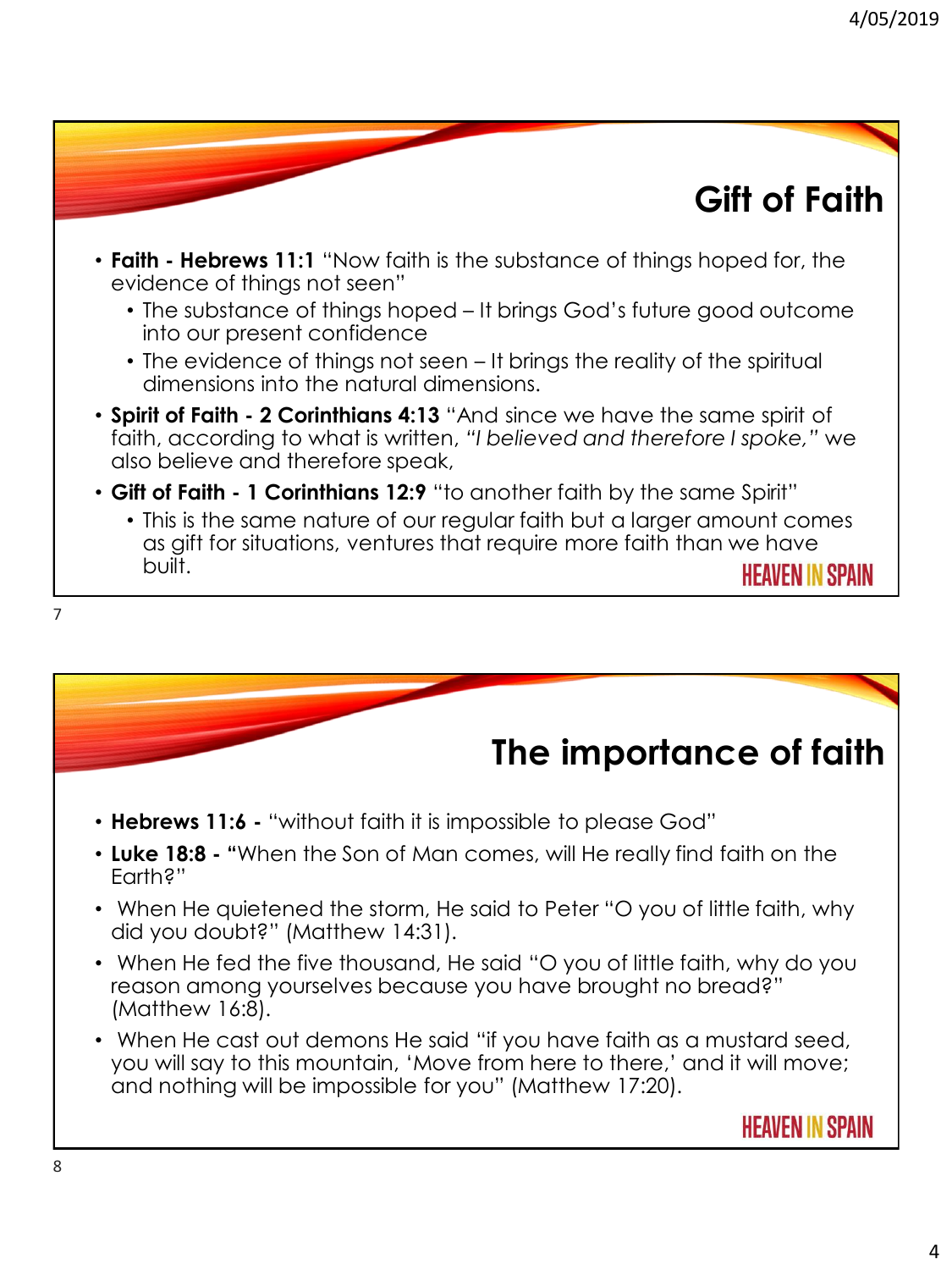## **The journey of faith**

**HEAVEN IN SPAIN** 

- **It requires diligence - Hebrews 6:11-12** "And we desire that each one of you show the same diligence to the full assurance of hope until the end, that you do not become sluggish, but imitate those who through faith and patience inherit the promises."
- **Building faith - Romans 10:17** "So then faith comes by hearing, and hearing by the word of God."
- **Using faith – Luke 17:5-6 "**And the apostles said to the Lord, "Increase our faith." So the Lord said, "If you have faith as a mustard seed, you can say to this mulberry tree, 'Be pulled up by the roots and be planted in the sea,' and it would obey you."

9

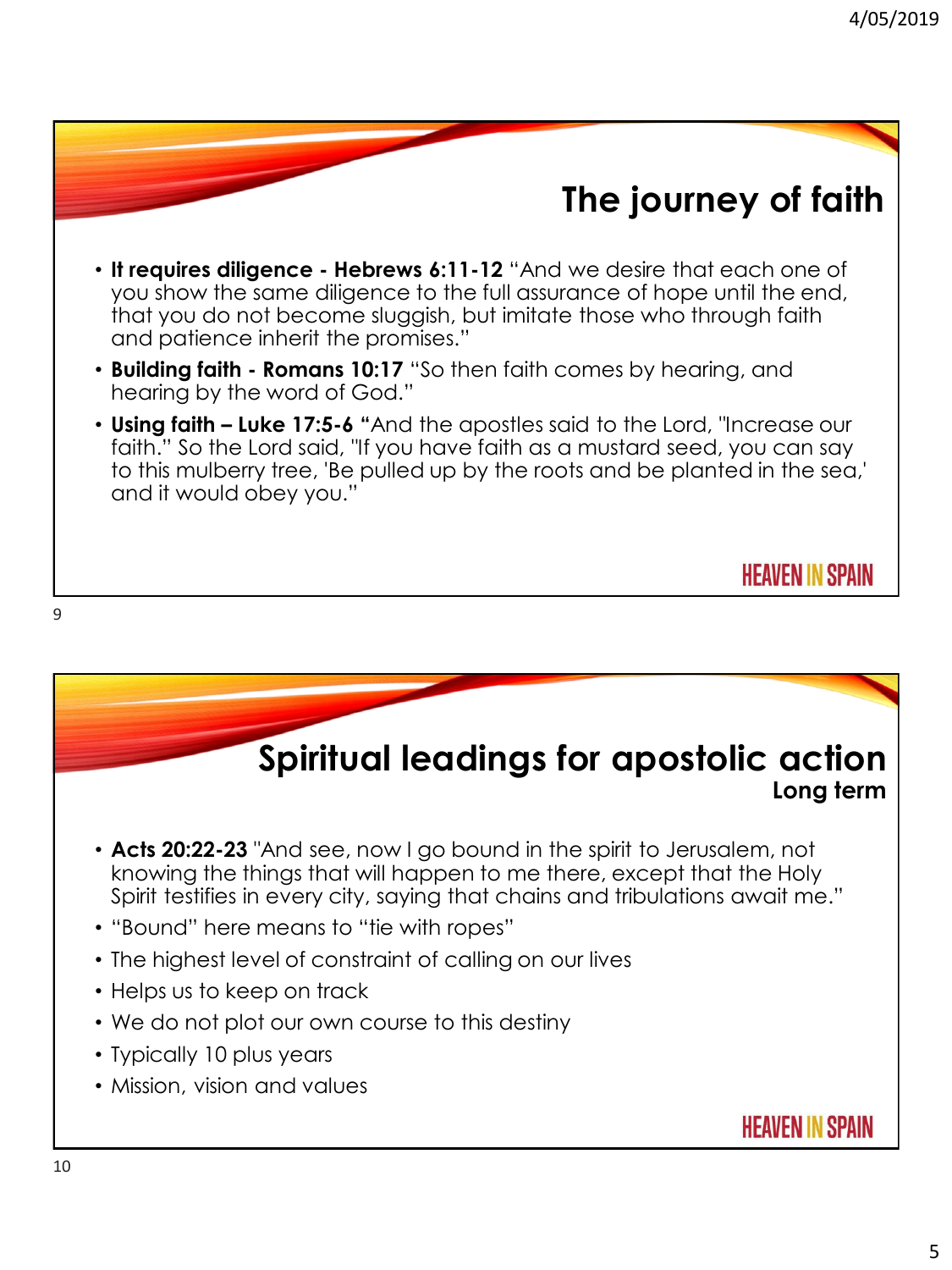### **Spiritual leadings for apostolic action Medium term**

- **Acts 18:5** "When Silas and Timothy had come from Macedonia, Paul was compelled by the Spirit, and testified to the Jews that Jesus is the Christ."
- "Compelled" is the Greek word "sunechō" and means "to hold together" or "to constrain"
- He remained there testifying for eighteen months (Acts 18:11)
- Strategies and goals
- Strategies are typically helpful to plan for the next three to five years
- Goals are typically helpful for the next six to eighteen months

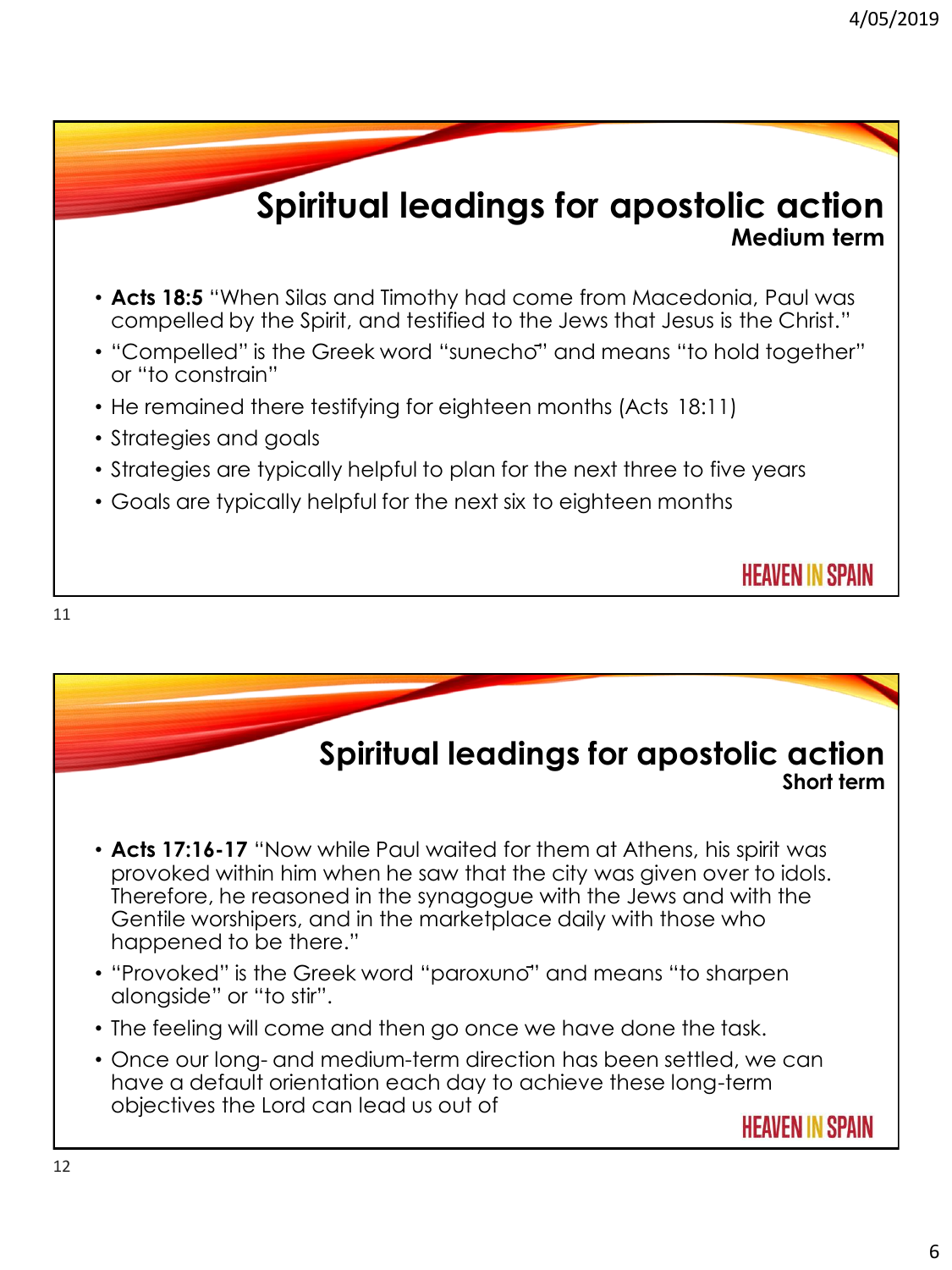### **Faith and good doubt**

- **Mark 11:23-24** "For assuredly, I say to you, whoever says to this mountain, 'Be removed and be cast into the sea,' and does not doubt in his heart, but believes that those things he says will be done, he will have whatever he says. Therefore, I say to you, whatever things you ask when you pray, believe that you receive them, and you will have them."
- "doubt" is the word "diakrino" which means "to judge" and is the word used in "to judge prophecy" (1 Corinthians 14:29).
- This is doubt in our heart and we should understand it so we go on the journey of building our faith through our dialogue with the Lord

#### **HEAVEN IN SPAIN**